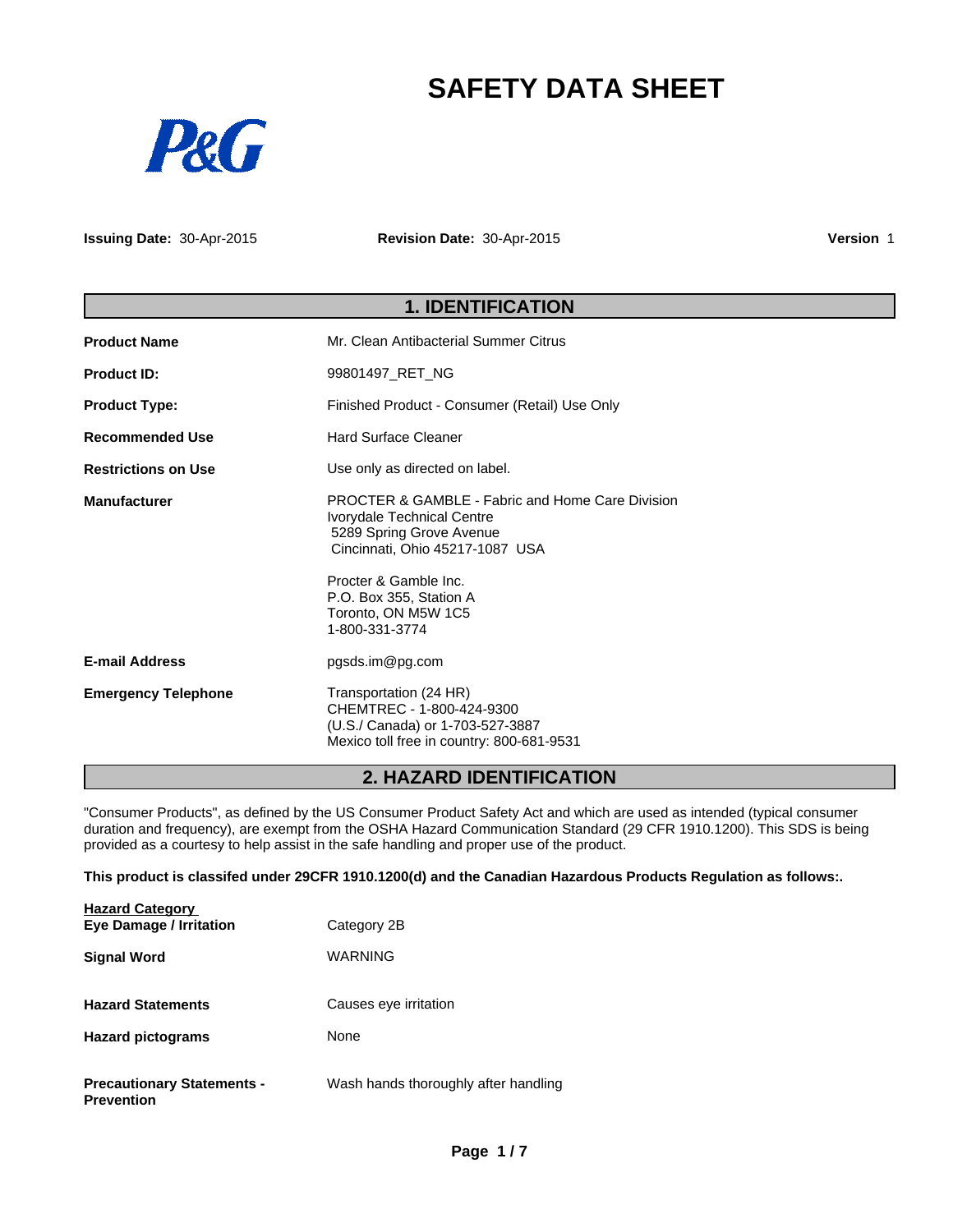| <b>Precautionary Statements -</b><br>Response     | IF IN EYES: Rinse cautiously with water for several minutes. Remove contact lenses, if<br>present and easy to do. Continue rinsing<br>If eye irritation persists: Get medical advice/attention<br>IF SWALLOWED:<br>Drink 1 or 2 glasses of water |  |  |
|---------------------------------------------------|--------------------------------------------------------------------------------------------------------------------------------------------------------------------------------------------------------------------------------------------------|--|--|
| <b>Precautionary Statements -</b><br>Storage      | None                                                                                                                                                                                                                                             |  |  |
| <b>Precautionary Statements -</b><br>Disposal     | None                                                                                                                                                                                                                                             |  |  |
| <b>Hazards not otherwise classified</b><br>(HNOC) | None                                                                                                                                                                                                                                             |  |  |

# **3. COMPOSITION/INFORMATION ON INGREDIENTS**

# **Ingredients are listed according to 29CFR 1910.1200 Appendix D and the Canadian Hazardous Products Regulation**

| <b>Chemical Name</b>                | Svnonvms | <b>Trade Secret</b> | <b>CAS-No</b> | <b>Weight %</b> |
|-------------------------------------|----------|---------------------|---------------|-----------------|
| . C9-11<br>Alcohols.<br>ethoxylated |          | No                  | 68439-46-3    |                 |
| Sodium carbonate                    |          | N0                  | 497-19-8      |                 |

# **4. FIRST AID MEASURES**

# **First aid measures for different exposure routes**

| Eye contact                                                                          | Rinse with plenty of water. Get medical attention immediately if irritation persists.                          |  |  |
|--------------------------------------------------------------------------------------|----------------------------------------------------------------------------------------------------------------|--|--|
| <b>Skin contact</b>                                                                  | Rinse with plenty of water. Get medical attention if irritation develops and persists.                         |  |  |
| <b>Ingestion</b>                                                                     | Drink 1 or 2 glasses of water. Do NOT induce vomiting. Get medical attention immediately if<br>symptoms occur. |  |  |
| <b>Inhalation</b>                                                                    | Move to fresh air. If symptoms persist, call a physician.                                                      |  |  |
| Most important symptoms/effects,<br>acute and delayed                                | None under normal use conditions.                                                                              |  |  |
| Indication of immediate medical attention and special treatment needed, if necessary |                                                                                                                |  |  |

**Notes to Physician** Treat symptomatically.

# **5. FIRE-FIGHTING MEASURES**

| Suitable extinguishing media                      | Dry chemical, CO <sub>2</sub> , alcohol-resistant foam or water spray.                                                                    |
|---------------------------------------------------|-------------------------------------------------------------------------------------------------------------------------------------------|
| Unsuitable Extinguishing Media                    | None.                                                                                                                                     |
| <b>Special hazard</b>                             | None known.                                                                                                                               |
| Special protective equipment for<br>fire-fighters | As in any fire, wear self-contained breathing apparatus pressure-demand, MSHA/NIOSH<br>(approved or equivalent) and full protective gear. |
| Specific hazards arising from the<br>chemical     | None.                                                                                                                                     |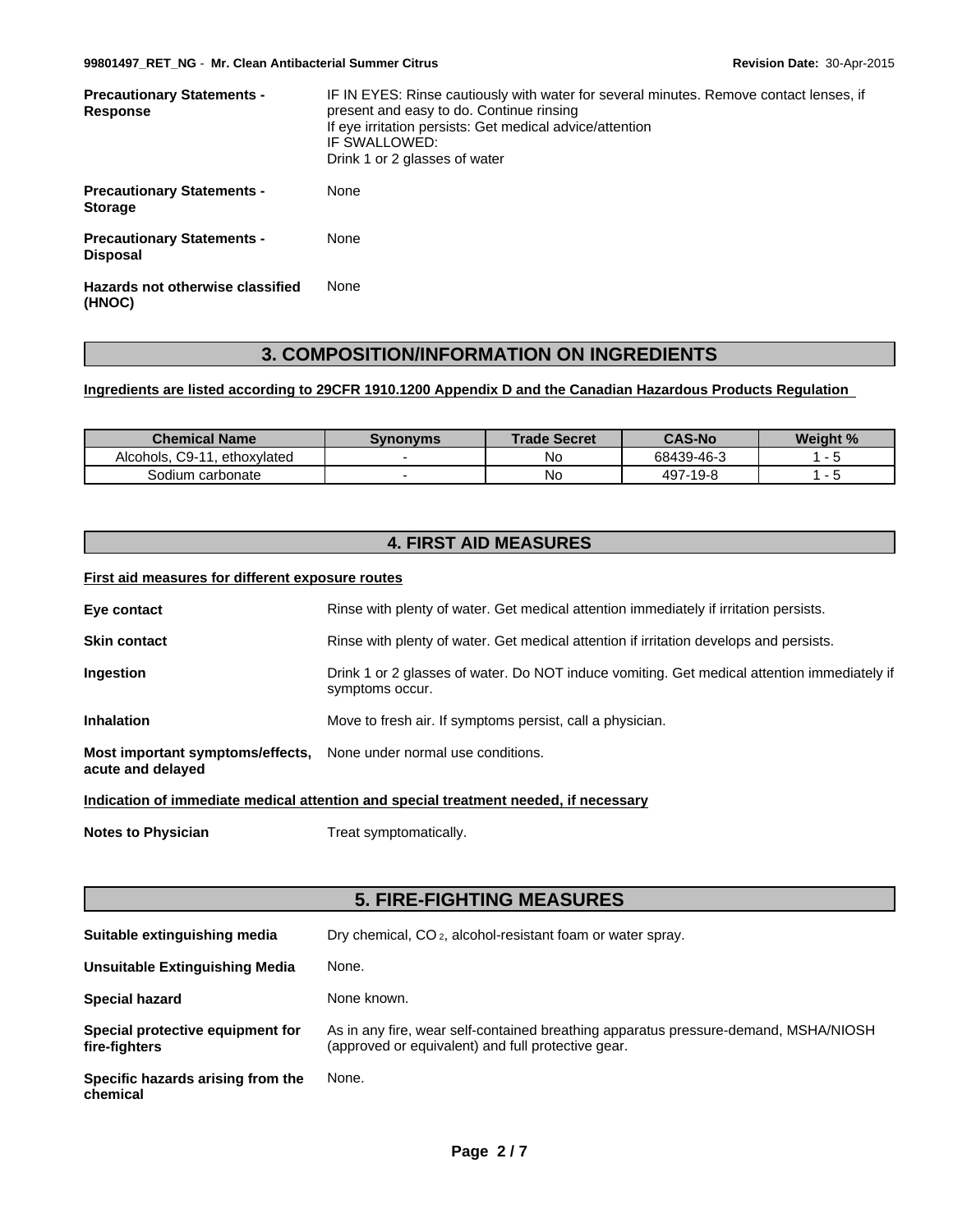|                                                              | <b>6. ACCIDENTAL RELEASE MEASURES</b>                                                                                                                                                                                                 |  |
|--------------------------------------------------------------|---------------------------------------------------------------------------------------------------------------------------------------------------------------------------------------------------------------------------------------|--|
|                                                              | Personal precautions, protective equipment and emergency procedures                                                                                                                                                                   |  |
| <b>Personal precautions</b>                                  | Use personal protective equipment. Do not get in eyes, on skin, or on clothing.                                                                                                                                                       |  |
| Advice for emergency responders                              | Use personal protective equipment as required.                                                                                                                                                                                        |  |
| Methods and materials for containment and cleaning up        |                                                                                                                                                                                                                                       |  |
| <b>Methods for containment</b>                               | Absorb with earth, sand or other non-combustible material and transfer to containers for<br>later disposal.                                                                                                                           |  |
| Methods for cleaning up                                      | Contain spillage, and then collect with non-combustible absorbent material, (e.g. sand,<br>earth, diatomaceous earth, vermiculite) and place in container for disposal according to<br>local / national regulations (see section 13). |  |
|                                                              | 7. HANDLING AND STORAGE                                                                                                                                                                                                               |  |
| <b>Precautions for safe handling</b>                         |                                                                                                                                                                                                                                       |  |
| Advice on safe handling                                      | Use personal protective equipment as required. Keep container closed when not in use.<br>Never return spills in original containers for re-use. Keep out of the reach of children.                                                    |  |
| Conditions for safe storage, including any incompatibilities |                                                                                                                                                                                                                                       |  |
| <b>Storage Conditions</b>                                    | Keep containers tightly closed in a dry, cool and well-ventilated place.                                                                                                                                                              |  |
| Incompatible products                                        | None known.                                                                                                                                                                                                                           |  |
|                                                              | 8. EXPOSURE CONTROLS/PERSONAL PROTECTION                                                                                                                                                                                              |  |
| <b>Control parameters</b>                                    |                                                                                                                                                                                                                                       |  |
| <b>Exposure Guidelines</b>                                   | No exposure limits noted for ingredient(s).                                                                                                                                                                                           |  |
| <b>Exposure controls</b>                                     |                                                                                                                                                                                                                                       |  |
| <b>Engineering Measures</b>                                  | Distribution, Workplace and Household Settings:<br>Ensure adequate ventilation                                                                                                                                                        |  |
|                                                              | <b>Product Manufacturing Plant (needed at Product-Producing Plant ONLY):</b><br>Where reasonably practicable this should be achieved by the use of local exhaust<br>ventilation and good general extraction                           |  |
| <b>Personal Protective Equipment</b>                         |                                                                                                                                                                                                                                       |  |
| <b>Eye Protection</b>                                        | Distribution, Workplace and Household Settings:<br>No special protective equipment required                                                                                                                                           |  |
|                                                              | Product Manufacturing Plant (needed at Product-Producing Plant ONLY):<br>Use appropriate eye protection                                                                                                                               |  |
| <b>Hand Protection</b>                                       | Distribution, Workplace and Household Settings:<br>No special protective equipment required                                                                                                                                           |  |
|                                                              | Product Manufacturing Plant (needed at Product-Producing Plant ONLY):                                                                                                                                                                 |  |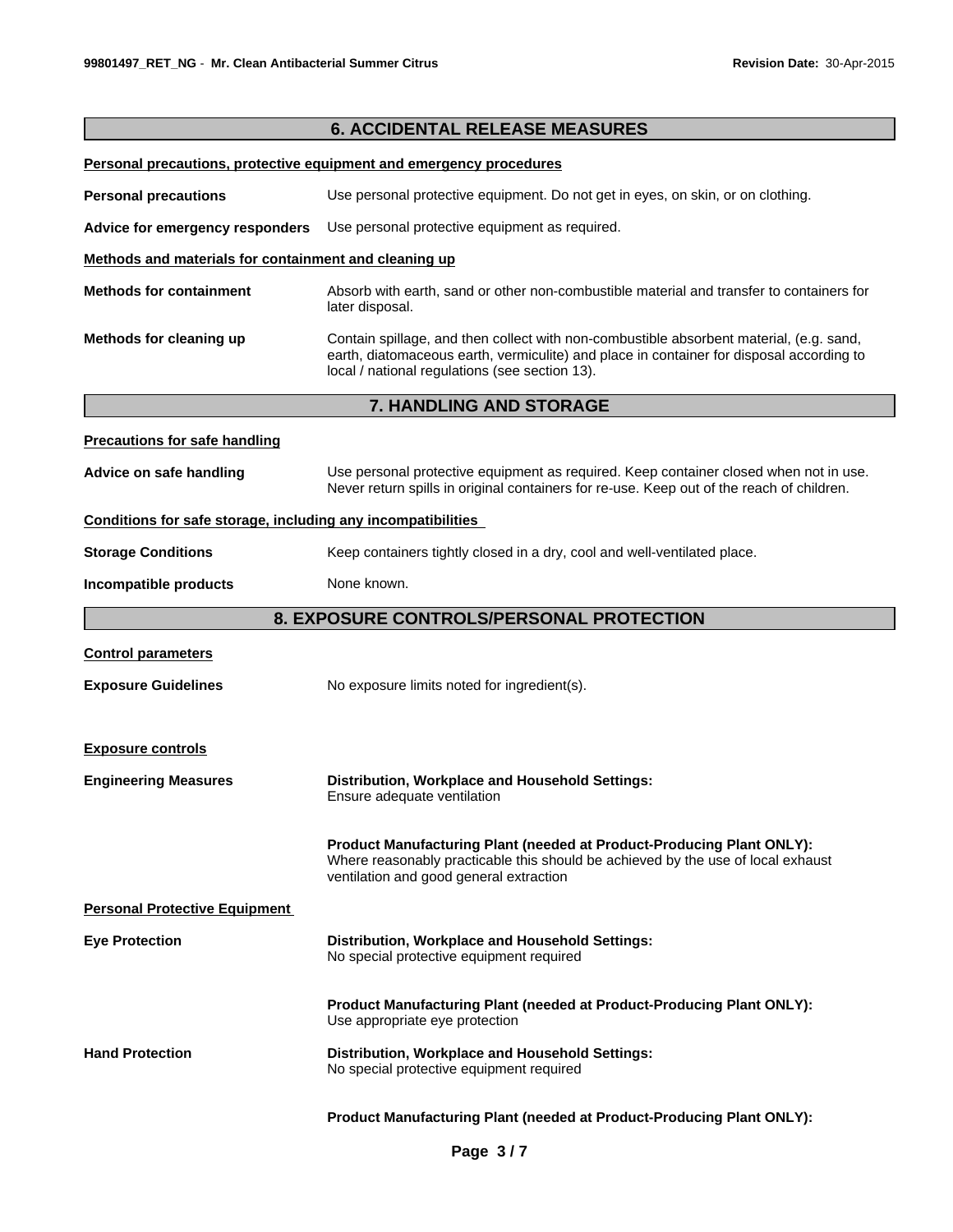Protective gloves

| <b>Skin and Body Protection</b> | Distribution, Workplace and Household Settings: |
|---------------------------------|-------------------------------------------------|
|                                 | No special protective equipment required        |

**Product Manufacturing Plant (needed at Product-Producing Plant ONLY):** Wear suitable protective clothing

**Respiratory Protection Distribution, Workplace and Household Settings:** No special protective equipment required

> **Product Manufacturing Plant (needed at Product-Producing Plant ONLY):** In case of insufficient ventilation wear suitable respiratory equipment

# **9. PHYSICAL AND CHEMICAL PROPERTIES**

| Physical State @20°C<br>Appearance<br>Odor<br><b>Odor threshold</b> | liquid<br>orange yellow liquid<br>Perfume<br>No information available                          |                                                                                          |
|---------------------------------------------------------------------|------------------------------------------------------------------------------------------------|------------------------------------------------------------------------------------------|
| Property                                                            | Values                                                                                         | <b>Note</b>                                                                              |
| pH value                                                            | 10.3                                                                                           |                                                                                          |
| <b>Melting/freezing point</b>                                       | 0 °C / 32 °F                                                                                   |                                                                                          |
| <b>Boiling point/boiling range</b>                                  | 100 °C / 212 °F                                                                                |                                                                                          |
| <b>Flash point</b>                                                  | > 93.3 °C / > 200 °F                                                                           | ASTM D 93 PMCC Product is an aqueous<br>solution containing $\leq$ 24% alcohol and > 50% |
|                                                                     |                                                                                                | water                                                                                    |
| <b>Evaporation rate</b>                                             | No information available                                                                       |                                                                                          |
| Flammability (solid, gas)                                           | No information available                                                                       |                                                                                          |
| <b>Flammability Limits in Air</b>                                   |                                                                                                |                                                                                          |
| <b>Upper flammability limit</b>                                     | No information available                                                                       |                                                                                          |
| <b>Lower Flammability Limit</b>                                     | No information available                                                                       |                                                                                          |
| Vapor pressure                                                      | No information available                                                                       |                                                                                          |
| Vapor density                                                       | No information available                                                                       |                                                                                          |
| <b>Relative density</b>                                             | 1.019 $g/cm^{3}$                                                                               |                                                                                          |
| <b>Water solubility</b>                                             | completely soluble                                                                             |                                                                                          |
| Solubility in other solvents                                        | No information available                                                                       |                                                                                          |
| Partition coefficient: n-octanol/waterNo information available      |                                                                                                |                                                                                          |
| <b>Autoignition temperature</b>                                     | No information available                                                                       |                                                                                          |
| <b>Decomposition temperature</b>                                    | No information available                                                                       |                                                                                          |
| <b>Viscosity of Product</b>                                         | No information available                                                                       |                                                                                          |
| <b>VOC Content (%)</b>                                              | Products comply with US state and federal regulations for VOC content in consumer<br>products. |                                                                                          |

# **10. STABILITY AND REACTIVITY**

| <b>Reactivity</b>               | None under normal use conditions.        |  |
|---------------------------------|------------------------------------------|--|
| <b>Stability</b>                | Stable under normal conditions.          |  |
| <b>Hazardous polymerization</b> | Hazardous polymerization does not occur. |  |
| <b>Hazardous Reactions</b>      | None under normal processing.            |  |
| <b>Conditions to Avoid</b>      | None under normal processing.            |  |
| <b>Materials to avoid</b>       | None in particular.                      |  |

**Hazardous Decomposition Products** None under normal use.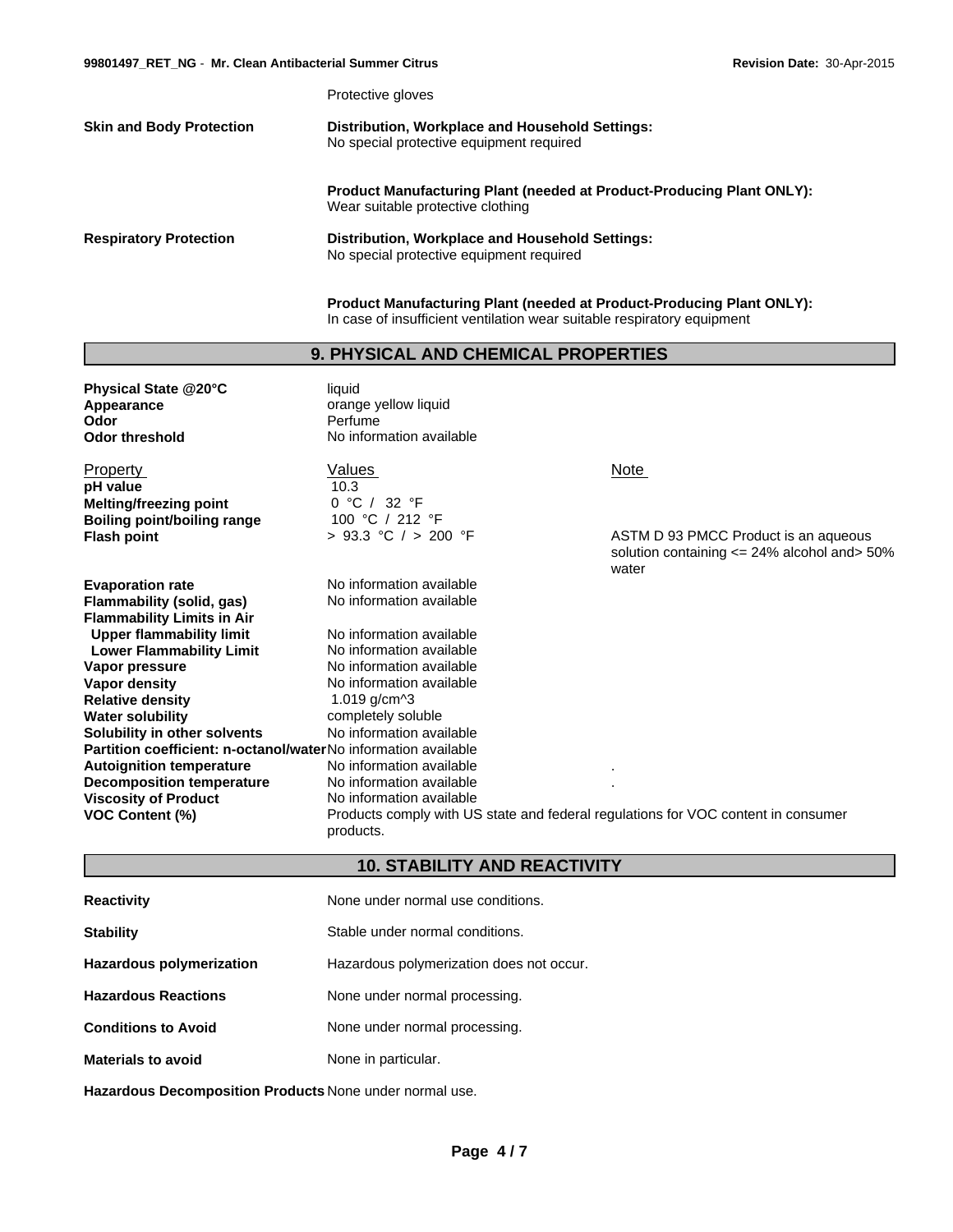# **11. TOXICOLOGICAL INFORMATION**

### **Product Information Information on likely routes of exposure**

| <b>Inhalation</b>   | No known effect.    |
|---------------------|---------------------|
| <b>Skin contact</b> | No known effect.    |
| <b>Ingestion</b>    | No known effect.    |
| Eye contact         | Irritating to eyes. |

### **Delayed and immediate effects as well as chronic effects from short and long-term exposure**

| <b>Acute toxicity</b>             | No known effect.    |
|-----------------------------------|---------------------|
| <b>Skin corrosion/irritation</b>  | No known effect.    |
| Serious eye damage/eye irritation | Irritating to eyes. |
| <b>Skin sensitization</b>         | No known effect.    |
| <b>Respiratory sensitization</b>  | No known effect.    |
| Germ cell mutagenicity            | No known effect.    |
| <b>Neurological Effects</b>       | No known effect.    |
| <b>Reproductive toxicity</b>      | No known effect.    |
| <b>Developmental toxicity</b>     | No known effect.    |
| Teratogenicity                    | No known effect.    |
| <b>STOT - single exposure</b>     | No known effect.    |
| <b>STOT - repeated exposure</b>   | No known effect.    |
| <b>Target Organ Effects</b>       | No known effect.    |
| <b>Aspiration hazard</b>          | No known effect.    |
| Carcinogenicity                   | No known effect.    |

### **JAP Component Information**

| <b>Chemical Name</b> | <b>CAS-No</b> | LD50 Oral     | LD50 Dermal           | <b>LC50 Inhalation</b> |
|----------------------|---------------|---------------|-----------------------|------------------------|
| Sodium carbonate     | 497-19-8      | 2800 mg/kg bw | 2000 mg/kg bw (US EPA |                        |
|                      |               |               | 16 CFR 1500.40)       |                        |

# **12. ECOLOGICAL INFORMATION**

## **Ecotoxicity**

The product is not expected to be hazardous to the environment.

| No information available. |
|---------------------------|
| No information available. |
| No information available. |
| No information available. |
|                           |

# **13. DISPOSAL CONSIDERATIONS**

#### **Waste treatment**

| Waste from Residues / Unused<br><b>Products</b> | Disposal should be in accordance with applicable regional, national and local laws and<br>regulations. |
|-------------------------------------------------|--------------------------------------------------------------------------------------------------------|
| <b>Contaminated packaging</b>                   | Disposal should be in accordance with applicable regional, national and local laws and<br>regulations. |
| <b>California Hazardous Waste Codes</b> 331     |                                                                                                        |

# **(non-household setting)**

# **14. TRANSPORT INFORMATION**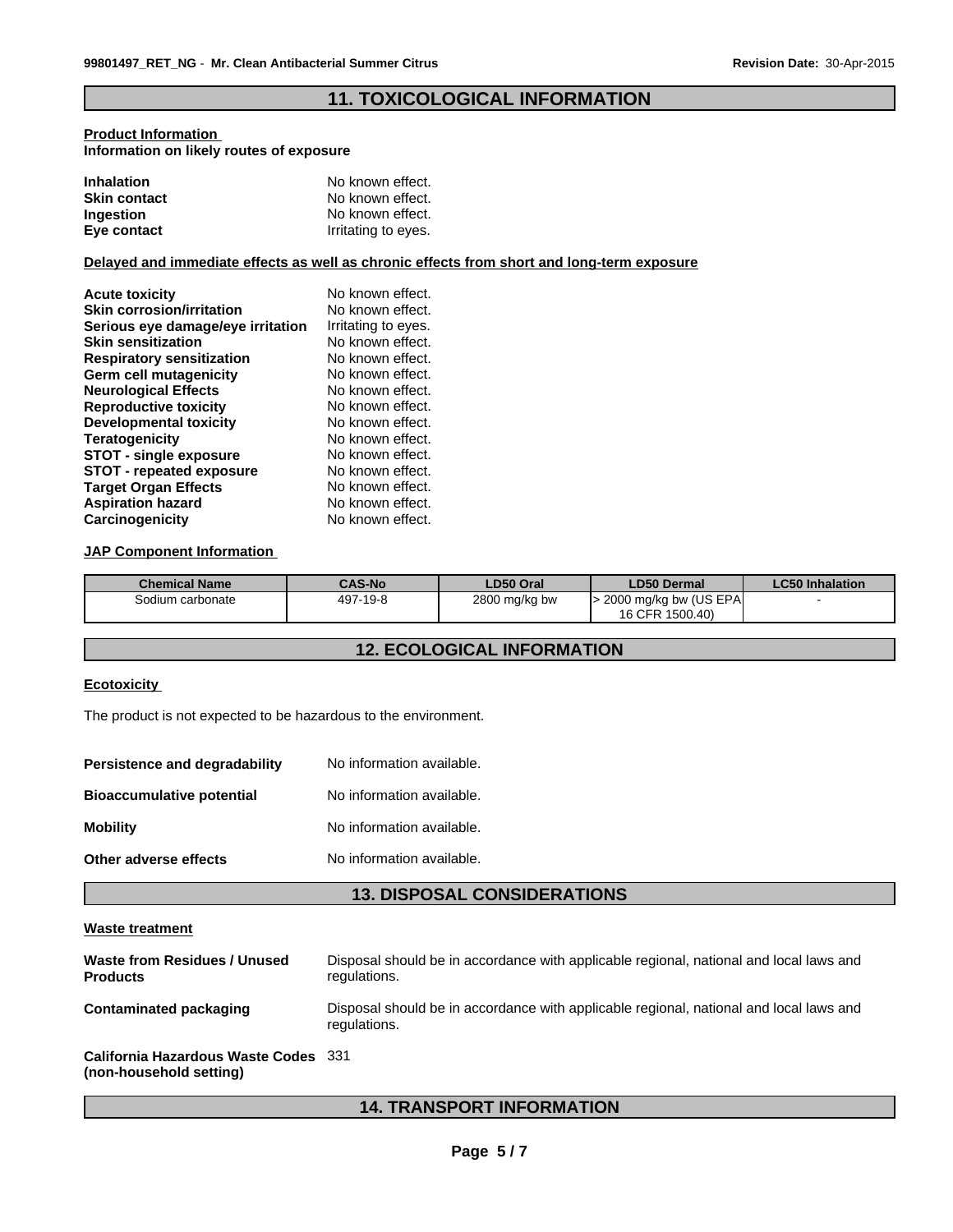| <b>DOT</b>  | Not regulated |
|-------------|---------------|
| <b>IMDG</b> | Not regulated |
| <b>IATA</b> | Not regulated |

# **15. REGULATORY INFORMATION**

### **U.S. Federal Regulations**

### **SARA 313**

Section 313 of Title III of the Superfund Amendments and Reauthorization Act of 1986 (SARA). This product does not contain any chemicals which are subject to the reporting requirements of the Act and Title 40 of the Code of Federal Regulations, Part 372

#### **CERCLA**

This material, as supplied, contains one or more substances regulated as a hazardous substance under the Comprehensive Environmental Response Compensation and Liability Act (CERCLA) (40 CFR 302):

| <b>Chemical Name</b> | <b>CAS-No</b> | <b>Hazardous</b><br><b>Substances ROs</b> | Extremely Hazardous  <br><b>Substances RQs</b> | <b>CERCLA/SARA 302</b><br><b>TPQ</b> |
|----------------------|---------------|-------------------------------------------|------------------------------------------------|--------------------------------------|
| Sodium hvdroxide     | 1310-73-2     | 1000 lb                                   |                                                |                                      |

### **Clean Air Act, Section 112 Hazardous Air Pollutants (HAPs) (see 40 CFR 61)**

This product does not contain any substances regulated as hazardous air pollutants (HAPS) under Section 112 of the Clean Air Act Amendments of 1990.

#### **Clean Water Act**

This product contains the following substances which are regulated pollutants pursuant to the Clean Water Act (40 CFR 122.21 and 40 CFR 122.42):

| <b>Chemical Name</b> | <b>CAS-No</b> | <b>CWA - Reportable</b><br>Quantities | <b>CWA - Toxic</b><br><b>Pollutants</b> | <b>CWA - Priority</b><br><b>Pollutants</b> | <b>CWA - Hazardous</b><br><b>Substances</b> |
|----------------------|---------------|---------------------------------------|-----------------------------------------|--------------------------------------------|---------------------------------------------|
| Sodium hydroxide     | 1310-73-2     | 1000 lb                               |                                         |                                            |                                             |

### **California Proposition 65**

This product is not subject to warning labeling under California Proposition 65.

# **U.S. State Regulations (RTK)**

| <b>Name</b><br><b>Themical</b> | <b>CAS-No</b>          | vivania |
|--------------------------------|------------------------|---------|
| iodium<br>hydroxide            | ר כד הוכו<br>.<br>.n-. |         |

#### **International Inventories**

#### **United States**

All intentionally-added components of this product(s) are listed on the US TSCA Inventory.

### **Canada**

This product is in compliance with CEPA for import by P&G.

#### **Legend**

**TSCA** - United States Toxic Substances Control Act Section 8(b) Inventory **CEPA** - Canadian Environmental Protection Act